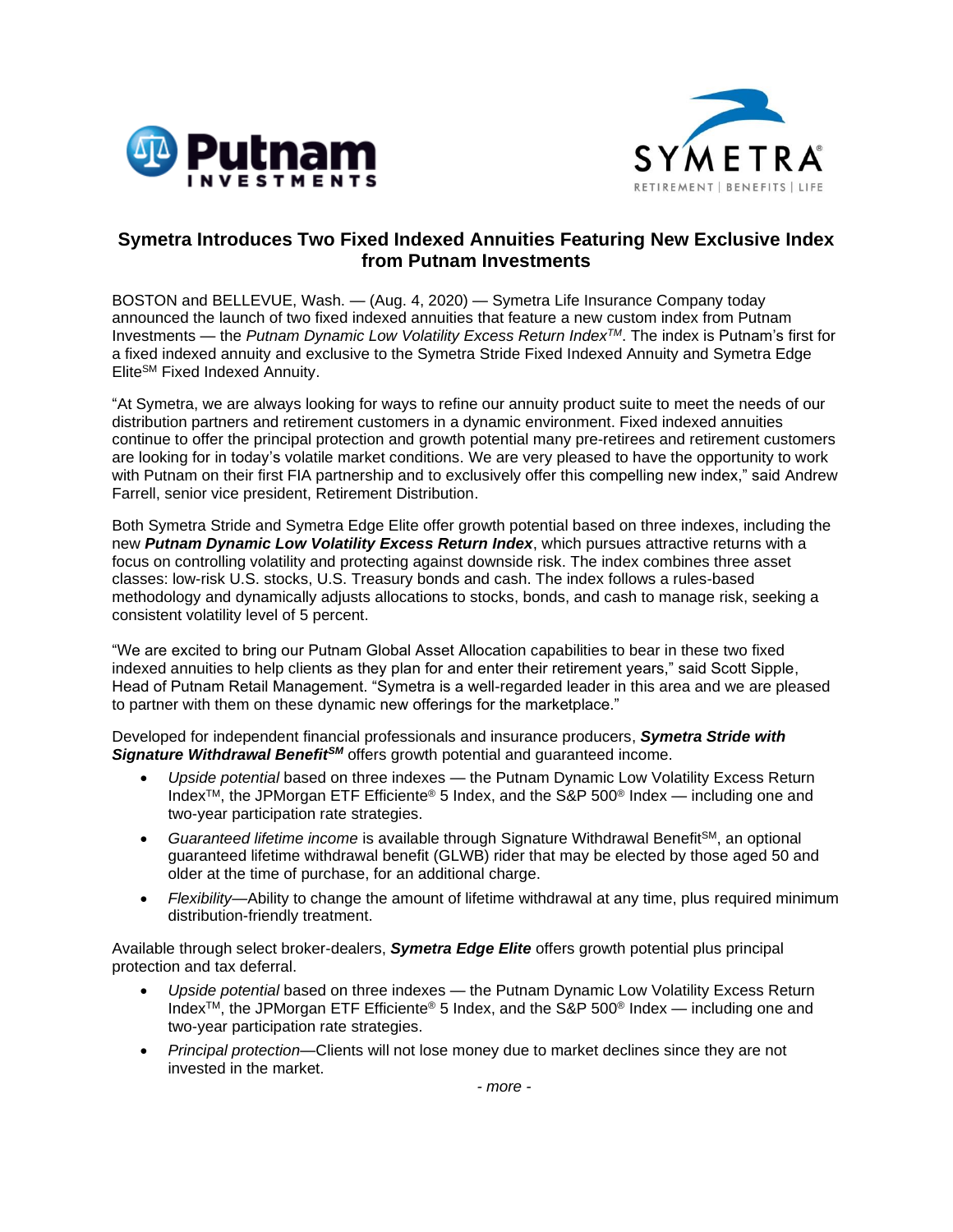• *Tax deferral*—Clients won't pay income taxes on any credited interest until they actually take out money in the form of a withdrawal or annuity payments. They may be in a lower tax bracket at that time, which can help them keep more of what they earned.

Symetra Stride has a 10-year withdrawal charge schedule, while Edge Elite offers five- and seven-year withdrawal charge periods.

For more information about Symetra Stride or Symetra Edge Elite, visit <https://www.symetra.com/globalassets/Catalog/FAM---1561.1.pdf/> and [https://www.symetra.com/globalassets/Catalog/FAM---1565.1.pdf/.](https://www.symetra.com/globalassets/Catalog/FAM---1565.1.pdf/)

## **About Symetra**

Symetra Life Insurance Company is a subsidiary of Symetra Financial Corporation, a diversified financial services company based in Bellevue, Washington. In business since 1957, Symetra provides employee benefits, annuities and life insurance through a national network of benefit consultants, financial institutions, and independent financial professionals and insurance producers. For more information, visit [www.symetra.com.](http://www.symetra.com/)

## **About Putnam Investments**

Founded in 1937, Putnam Investments is a global money management firm with over 80 years of investment experience. At the end of June 2020, Putnam had \$169 billion in assets under management. Putnam has offices in Boston, London, Frankfurt, Tokyo, Singapore and Sydney. For more information, visit [putnam.com.](https://www.putnam.com/)

Symetra Stride and Edge Elite are individual single-premium fixed indexed deferred annuities issued by Symetra Life Insurance Company, 777 108th Avenue NE, Suite 1200, Bellevue, WA 98004. Contract form number is ICC19 RC1 in most states.

Products, rider, endorsements, features, terms and conditions may vary by state and may not be available in all U.S. states or any U.S. territory. This is not a complete description of Symetra Stride and Edge Elite Fixed Indexed Annuities.

This press release is not a recommendation to purchase a product. Important information for Symetra Stride and Edge Elite can be found by visitin[g https://www.symetra.com/globalassets/Catalog/FAM---1561.1.pdf/](https://www.symetra.com/globalassets/Catalog/FAM---1561.1.pdf/) and [https://www.symetra.com/globalassets/Catalog/FAM---1565.1.pdf/.](https://www.symetra.com/globalassets/Catalog/FAM---1565.1.pdf/)

Guarantees and benefits are subject to the claims-paying ability of Symetra Life Insurance Company.

Withdrawals may be subject to federal income taxes, and a 10% IRS early withdrawal tax penalty may also apply for amounts taken prior to age 59½.

Symetra® is a registered service mark of Symetra Life Insurance Company. Symetra Withdrawal Benefit<sup>5M</sup> and Edge Elite<sup>SM</sup> are service marks of Symetra Life Insurance Company.

## **Contacts:**

*Symetra* Diana McSweeney (425) 256-6167 [diana.mcsweeney@symetra.com](mailto:diana.mcsweeney@symetra.com)

*Putnam Investments* Jon Goldstein (617) 760-1127 [jon\\_goldstein@putnam.com](mailto:jon_goldstein@putnam.com)